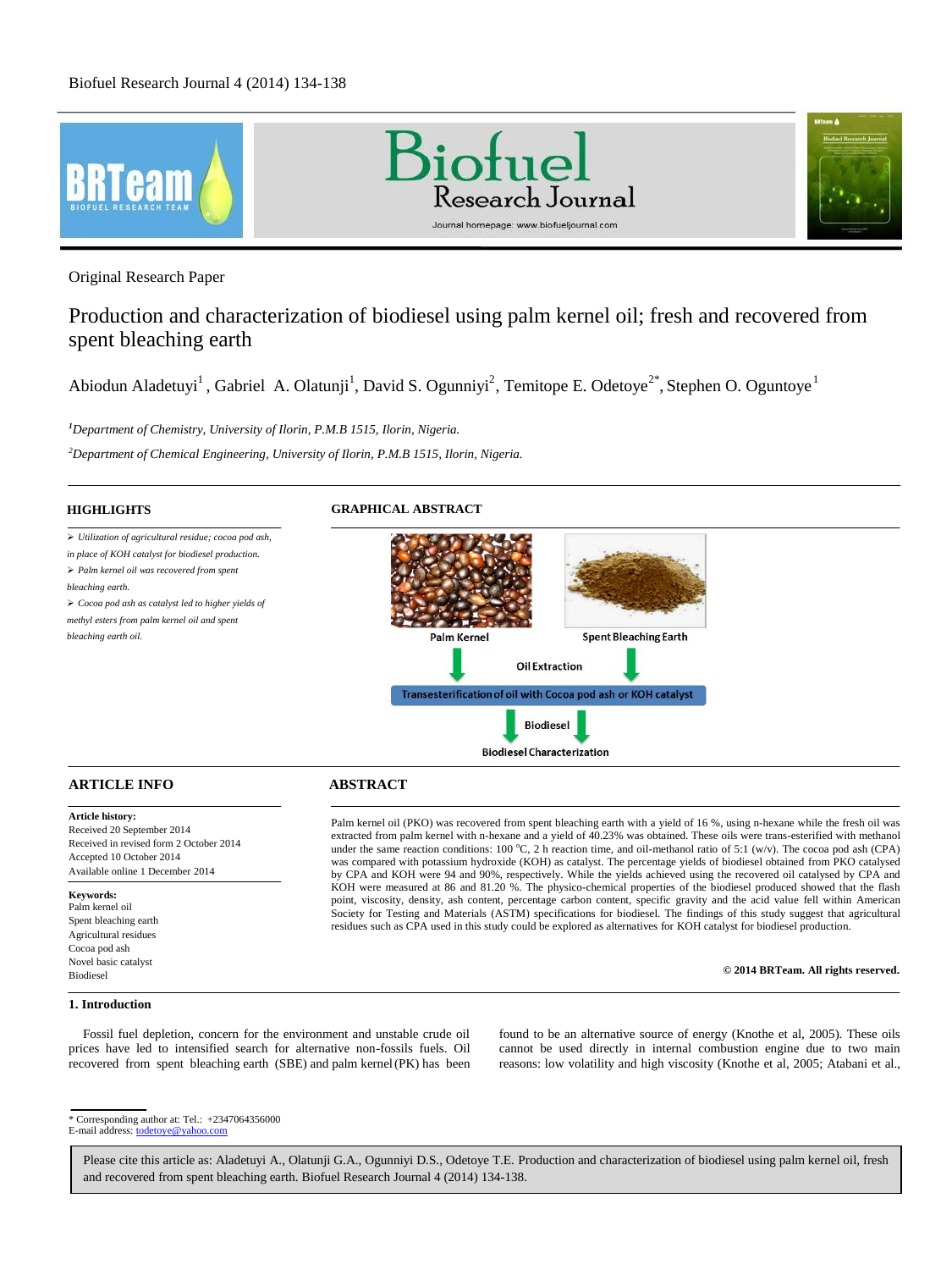2012). To overcome these problems, vegetable oils or animals fats are reacted with simple alcohol (methanol, ethanol, propanol) to produce fatty acid methyl esters (FAME), fatty acid ethyl esters (FAEE) and fatty acid propyl esters (FAPE) which are also known as biodiesel. The methods to achieve such conversion include pyrolysis, micro-emulsion and trans-esterification (Knothe et al, 2005). Among them, trans-esterification was found to be the best route with minimal engine complication (Knothe et al, 2005; Gupta *et al,*  2007; Shahid and Jamal, 2011).

Biodiesel is found to be the best substitute for petro-diesel, not only because of its comparable calorific value but also for its several other advantages such as: low toxic emissions, biodegradability, high flash point, excellent lubricity and environmental compatibility (Balat and Balat, 2010; Knothe et al, 2005). Biodiesel has been promoted and reported as a promising long term renewable energy source which has the potential to address net emission of carbon dioxide (CO<sub>2</sub>) to the atmosphere, security concerns and the fluctuating prices of fossil fuels (Alamu et al., 2007a, 2007b ; Balat and Balat, 2010).

Triglycerides used for the production of biodiesel come from various sources: edible oils, non-edible oils, waste/used oils, animal fats and from microorganisms (Meng, et al; 2009). However, there is an economic sense in the use of waste oil feedstocks such as recovered oil from SBE or PK. Bleaching earth is used in vegetable oil refinery to remove colouring matters, soap, gums, metal (iron, nickel), oxidized compounds and polymers. Bleaching earth retains  $20 - 40$  % of oils and importantly, the adsorbed oil represents a considerable part of the bleached oil (Ong, 1983; Nursulihatimarsyila et al., 2010). It is estimated that about 600,000 metric tons or more of bleaching earth are utilized worldwide in the refining process based on the worldwide production of more than 60 million tons of oils (Kaimal et al., 2002).

SBE is usually disposed as waste by dumping in landfills without any attempts to recover the oil. Its disposal by incineration, inclusion in animal feeds and concrete manufacturing are sometimes practiced. Overall, SBE due to the substantial oil content in the earth, poses a serious threat to the environment by causing fire and releasing pollution hazards. Hence, it has been suggested that the oil in SBE be recovered and re-used as an alternative energy source which could also reduce the cost associated with refining processes (Nursulihatimarsyila et al., 2010).

Palm kernel oil (PKO) in its fresh form or recoverd from SBE can be used as biodiesel. Various studies have been carried out on the conversion of PKO and oil recovered from SBE to biodiesel using conventional homogenous catalysts (i.e. sodium hydroxide or potassium hydroxide) or heterogeneous catalysts e.g. calcium oxide through the trans-esterification reaction (Alamu et al., 2007a; Boey et al., 2009; Huang and Chang, 2010). In the present work, we report the use of cocoa pod ash (CPA) as catalyst in the trans-esterification of PKO and oil recovered from SBE to obtain biodiesel.

#### **2. Materials and methods**

#### *2.1. Materials*

The two types of oil used included oil recovered from SBE and neat PKO. The SBE was obtained from Unilever Nigeria Plc., Agbara, Ogun State, Nigeria while the palm kernel seeds used were purchased from the Ajebamidele market at Odo-Oro Ekiti in Ikole local government area, Ekiti State, Nigeria. All solvents including n-hexane, methanol and ethanol were of analytical grade and purchased from Sigma Aldrich (England). The KOH catalyst used for the conversion of the oils to biodiesel was a commercial product obtained from BDH Chemical Limited, Poole, England. Cocoa pod was sourced for in a local cocoa farm at Odo-Oro Ekiti, Ekiti State, Nigeria and was subsequently converted to CPA.

#### *2.2. Methods*

#### *2.2.1. Cocoa pod ash (CPA) preparation*

The cocoa pods were washed with distilled water, air dried and burnt. The burnt cocoa pods were converted into ash in a muffle furnace at a temperature of 550 °C for 50 min. The ash obtained was sieved to obtain a fine powder. The ash was analysed for its mineral content using an atomic absorption spectrometer (AAS) at International Institute of Tropical Agriculture (IITA) laboratory, Ibadan, Nigeria.

#### *2.2.2. Oil extraction*

The oil was recovered from the bleaching earth by cold-extraction with nhexane solvent. One kg of fresh SBE was extracted with 2 L of n-hexane in a 4-L extracting jar, i.e. 2 L of n-hexane was poured into a 4-L jar containing 1kg of fresh SBE. The jar was covered and allowed to stay at room condition for a period of 72 h. After which the resulting solution was decanted off the jar and filtered using Whatman filter paper. The filtrate (oil  $+$  n-hexane) was then concentrated by distillation with the aid of a vacuum pump at room temperature to recover the SBE oil. 160 g of oil was recovered from the 1kg SBE giving an oil yield of 16%. Fresh n-hexane solvent was used for the extraction. The solvent recovered could be re-used, but in this work it was not re-used since the extraction was a one-batch experiment.

In the same way, dried PK was mechanically ground to fine granules. Then, 1.2 kg of the ground sample was cold-extracted with 2 L of n- hexane for 3 d; this was then filtered and concentrated in-vacuo to give 482.67 g palm PKO i.e. 40.23 % extraction yield.

#### *2.2.3. Determination of total alkali in the ash*

Determination of the total alkali in the CPA was achieved by titration with acid solution. 0.1M HCl acid solution was firstly standardized using 0.1M Na<sub>2</sub>CO<sub>3</sub>. The standardized 0.1M HCl acid solution was also titrated against 0.1M KOH as a reference basic solution. The standardized 0.1M HCl acid solution was then titrated against the CPA solution. Hence, the molar concentration of equivalent alkali in the CPA which corresponds to that of 0.5 g potassium hydroxide (KOH) used for the conversion catalyst was determined by stoichiometry.

#### *2.2.4. Transesterification procedure*

The method described by Alamu et al. (2007a) was adopted with some modifications. Fifty g of the oil recovered from SBE was heated for 20 min at 45 °C in a 100 ml, two-neck quick-fit round bottom flask on a water bath. Then, 0.5 g KOH, dissolved in 14 mL methanol was added through the second neck to the heated oil. The reaction mixture (oil-methanol ratio of 5.62:1 mol/mol (5:1 w/v)), was refluxed and stirred at 100 °C for 2 h. Preliminary experiments indicated poor yields at lower temperatures (especially below 60 °C)(data not shown). Therefore, trans-esterification was carried out under reflux at 100 °C that was higher than methanol boiling point. The reaction product was transferred into a separating funnel and allowed to stand for 12 h. After glycerol separation, the obtained FAMEs were washed three times with water and then dried over anhydrous MgSO<sub>4</sub>.

While using CPA as catalyst, 1.09 g of CPA (equivalent amount of alkali) was leached in 14 mL of methanol, filtered with Whatman filter paper and also added through the second neck of the flask to the heated oil to produce biodiesel from SBE as described above. Similarly, the same procedure was followed as of PKO. The experiments were carried out in triplicates and the average methyl ester yield was determined. Biodiesel yield was estimated using the following equation (Eq. 1):

$$
Y = Vp/Vs \times 100
$$
 Eq. 1

Where, Y is the yield (%), Vp represents the volume of product obtained (ml) and Vs is the volume of starting material (ml).

#### *2.2.5. Biodiesel fuel characterization*

The fuel-related properties of the extracted oil from the SBE, PKO and their corresponding biodiesel products, obtained with KOH and CPA catalysts, were determined according to ASTM standard methods. Comparisons were also made considering the European biodiesel standard EN14214, commercial petroleum diesel, and the ASTM specification for pure biodiesel (B100). The viscosity and specific gravity measurements were made using the Ostwald viscometer thermostatted at 40  $^{\circ}$ C and thermal-Hydrometer apparatus following the ASTM standards D445 and D1298, respectively. All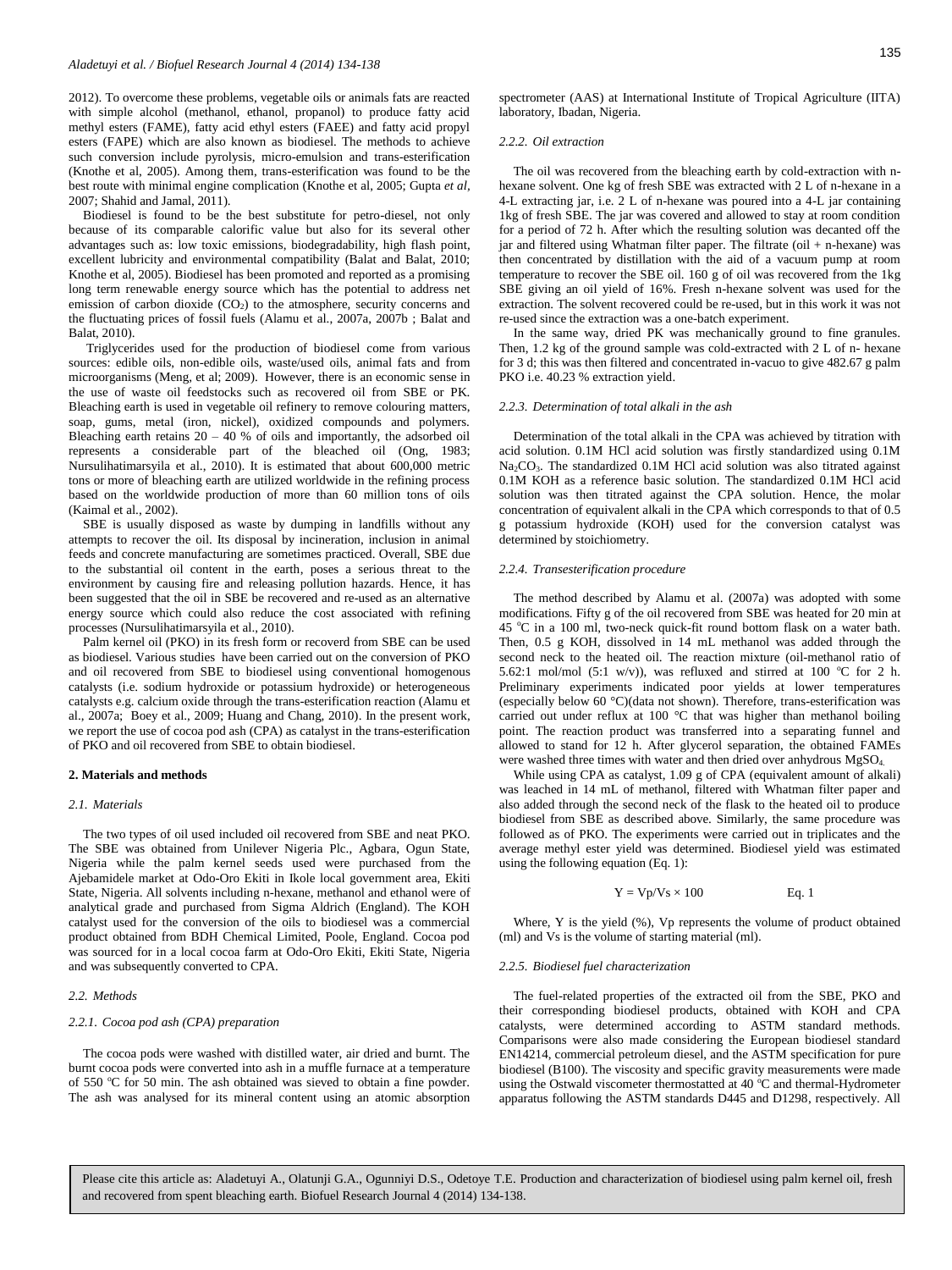measurements were performed in triplicates and the mean values were reported.

The flash points and percentage carbon contents of the oils and their corresponding biodiesels were determined at LUBCON Nigeria Ltd, Ilorin, using flash point apparatus and by pyrolysis following the ASTM standard D93 and D4530, respectively. The density measurements were obtained according to the ASTM standard test method D4052. The oxidative ash contents of the oils and biodiesel samples were determined through sulphated acid test in a muffle furnace at  $700\degree C$  until oxidation of carbon was complete in accordance with the ASTM standard test method D874. Acid value measurements were carried out using a modified method of the ASTM D664. The refractive index was determined using a refractometer at the Laboratory of Chemistry Department, University of Ilorin, Nigeria. The FAMEs compositions of the biodiesel were determined using a QP2010 PLUS, GC interfaced with a BG mode analytical mass spectrometer. Helium gas was used as carrier gas at 1.2 ml/mm. The MS operating conditions were: ionization voltage 70 ev, and ion source 230  $^{\circ}$ C. The expected and actual compound on each line of a given retention time was identified by choosing the hit number that corresponded with the mass spectra of the authentic samples and the most frequent ret-index number.

#### **3. Results and discussion**

The percentage yield of the residual oil recovered from EBE with n-hexane was 16%. The oil had a light yellow colour. Also, the percentage yield of the golden yellow oil extracted from PK was 40.34%. These results are comparable to those reported by other researchers (Boey *et al.,* 2009 ; Huang and Chang, 2010). Table 1 shows the concentrations of the metals present in the CPA compared to the values reported in the literature (Osinowo and Taiwo, 2001; Ayeni, 2011).

#### **Table 1.**

Metal contents present in CPA and the values reported in the literature.

| <b>Metals</b>    | AAS result obtained (%) | Literature value $(\%)^*$ |
|------------------|-------------------------|---------------------------|
| Potassium (K)    | 11.33                   | 16.07                     |
| Sodium (Na)      | 0.09                    | 0.2                       |
| Magnesium $(Mg)$ | 0.57                    | 1.00                      |
| Calcium (Ca)     | 0.04                    | 5.40                      |
| Iron $(Fe)$      | Trace                   | 1.22                      |

**\*** (Osinowo and Taiwo, 2001; Ayeni, 2011)

The relatively high concentration of potassium (11.3 %) might be due to the use of CPA as potassium based fertilizer in the soil. The metal content values of the CPA obtained were compared with literature values (Osinowo and Taiwo, 2004; Ayeni, 2011). The difference in metal contents may be due to the difference in samples origin. Generally, the study revealed that the use of CPA as a catalyst gave the highest methyl ester yield of 94% compared to the 90% yield obtained through the KOH-catalysed reaction (Table 2).

#### **Table 2.**

Percentage yield of methyl ester obtained using KOH and CPA.

| Oil type | Catalyst      | <b>Biodiesel Sample</b> | Yield $(\% )$ |
|----------|---------------|-------------------------|---------------|
| PKO      | <b>KOH</b>    | PKO-KOH                 | 90.0          |
|          | Cocoa pod ash | PKO-CPA                 | 94.0          |
| SBE Oil  | <b>KOH</b>    | SBE-KOH                 | 81.2          |
|          | Cocoa pod ash | SBE-CPA                 | 86.0          |

The relatively high yield of biodiesel from the use of CPA catalyst is attributed predominantly to high content of potassium (K) as given by the AAS result analysis (Table 1). The oxide/hydroxide of potassium has the ability to co-catalyse the trans-esterification process. Oil recovered from SBE resulted in a lower yield of biodiesel with the use of both catalysts. This might be as a result of impurities introduced to the extracted oil from the SBE for the earth was initially used for refining purpose. Despite this hindrance, CPA catalyst led to a better biodiesel yield of 86% compared to 81.20 % obtained

from KOH-catalysed process. The results obtained demonstrated that CPA is better catalyst than KOH for the production of biodiesel from SBE and PKO. The yield value of 90% for KOH-catalysed PKO biodiesel was quite comparable to the yield of 90 – 92% achieved by Alamu et al. (2007a) from the same oil feedstock.

#### *3.1. Fuel-related properties*

#### *3.1.1. PKO and SBE oil*

The fuel-related properties of PKO and oil recovered from SBE are indicated in Table 3. These properties such as viscosity, density, specific gravity, ash content and refractive index values were higher for PKO compared to those of the oil recovered from SBE. However, the percentage carbon residue, flash point and the acid value of PKO were lower than those obtained for SBE oil (Table 3).

#### **Table 3.**

Fuel-related properties of PKO, SBE oil, and their corresponding biodiesels obtained using KOH and CPA catalysts. The ASTM specifications for B100 are also presented.

| <b>Properties</b>                                | PKO    | <b>SBE</b><br>OIL | <b>SBE</b><br>KOH | <b>SBE</b><br><b>CPA</b> | PKO<br>кон | PKO<br><b>CPA</b> | Petro-<br>diesel         | <b>ASTM</b><br>method | <b>Biodiesl</b><br>standard<br>limits |
|--------------------------------------------------|--------|-------------------|-------------------|--------------------------|------------|-------------------|--------------------------|-----------------------|---------------------------------------|
| Kinematic<br>Viscosity @<br>$40^{\circ}$ C (cSt) | 29.60  | 27.45             | 3.97              | 4.03                     | 4.76       | 5.48              | 2.85                     | D445                  | $1.9 - 6.0$                           |
| Flash point<br>$(C^{\circ}C)$                    |        | 90                | 70                | 130                      | 100        | 170               | 64                       | D93                   | $100$ min                             |
| Density<br>(g/cm <sup>3</sup> )                  | 0.9720 | 0.7064            | 0.7064            | 0.7367                   | 0.7679     | 0.8624            | 0.850                    | D <sub>4052</sub>     |                                       |
| Ash<br>content<br>$(w\%)$                        | 0.1160 | 0.0154            | 0.0156            | 0.0172                   | 0.0040     | 0.0137            | $\overline{\phantom{a}}$ | D <sub>4530</sub>     | $0.80$ max                            |
| Refractive<br>index                              | 1.447  | 1.338             | 1.327             | 1.326                    | 1.443      | 1.443             | $\overline{\phantom{a}}$ |                       |                                       |
| Carbon<br>content (%)                            | 27.69  | 41.08             | 41.08             | 33.11                    | 53.03      | 55.23             |                          | D874                  | $0.05$ max                            |
| Acid value<br>(mgKOH/g)                          | 3.37   | 8.90              | 6.21              | 4.88                     | 0.80       | 0.81              |                          | D664                  | $0.80$ max                            |

#### *3.1.2. PKO and PKO-biodiesel*

Table 3 tabulates the fuel properties of the extracted PKO and its biodiesel products. The results show that all the investigated fuel properties for the PKO had higher values than the corresponding biodiesel product. This is an indication of the conversion of the oil to methyl esters. The PKO methyl esters fuel properties were comparable to those of petroleum diesel and agreed with the ASTM standard values for B100, thereby making the biodiesel product suitable as a substitute for petroleum diesel. The viscosity of PKO (29.60 cSt) reduced to 4.76 cSt for PKO biodiesel catalysed with KOH and 5.48 cSt for CPA-catalysed biodiesel. These reductions correspond to percentage decrease of 83.92% and 81.49%, respectively which will also enhance the biodiesel fluidity in the engine. The flash point (170 °C) of CPAcatalysed PKO biodiesel was greater than that of PKO biodiesel catalysed with KOH. Both these values were greater than the PKO flash point and were in agreement with the ASTM flash point specification for B100.

Ash contents of KOH-catalysed PKO and CPA-catalysed PKO biodiesel products were lower than that of PKO but fell within the ASTM specification for B100. The densities of the PKO methyl esters catalysed with CPA and KOH were lower than the density of PKO. Only PKO CPA-catalysed methyl ester had a density of 0.8624gcm<sup>-3</sup>, greater than that of petroleum diesel with (0.850gcm-3 ). Also, the acid value of PKO methyl ester catalysed with KOH (0.80 mgKOH/g) was lower than that of the corresponding CPA-catalysed biodiesel (0.81 mgKOH/g), but acid value of PKO (3.37 mgKOH/g) was higher than the values obtained for the corresponding biodiesels. High percentage carbon residue was obtained for both CPA-catalysed PKO biodiesel and KOH-catalysed biodiesel.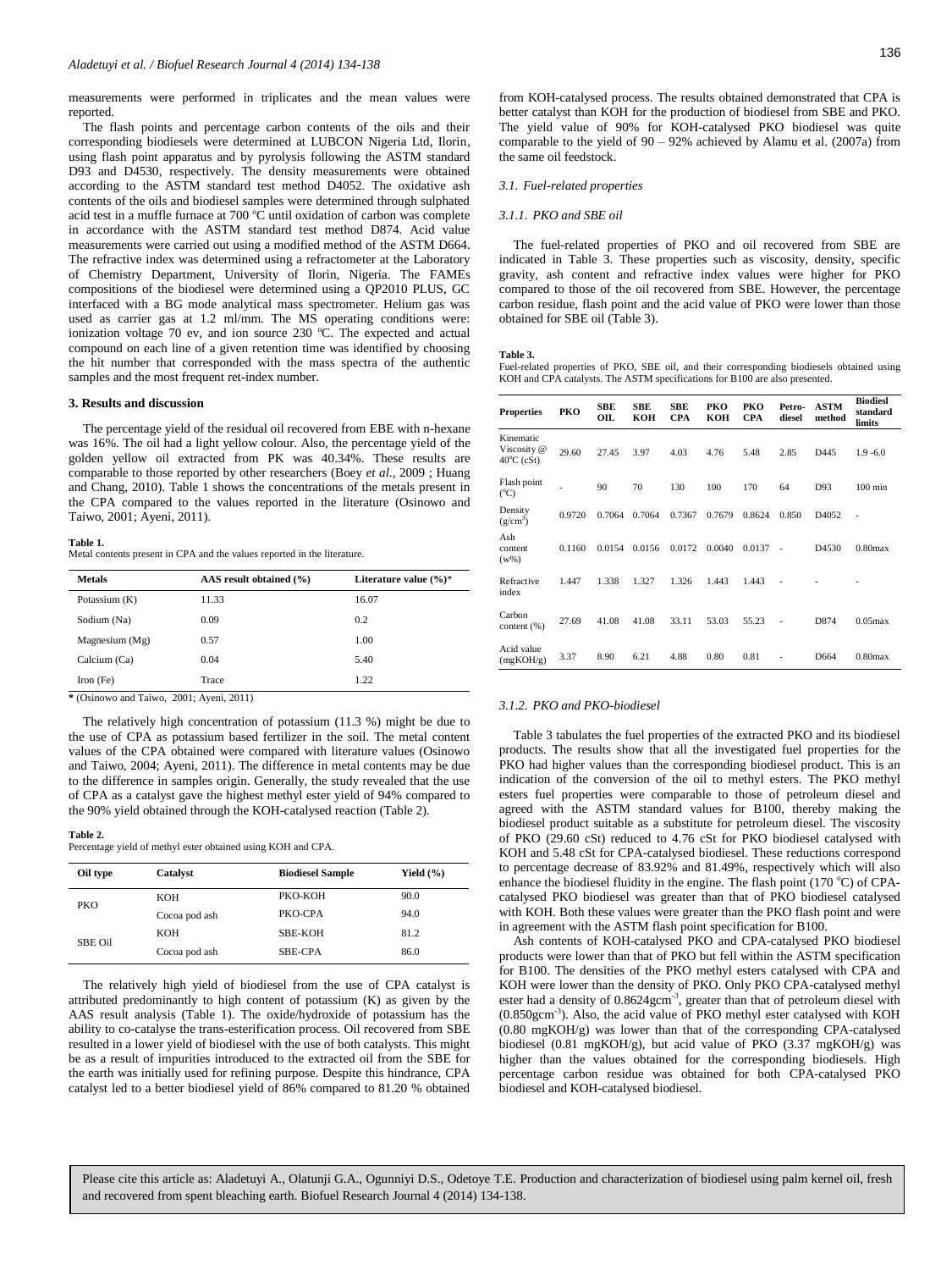#### *3.1.3. SBE oil and SBE oil-biodiesel*

All the examined fuel properties for the oil recovered from SBE had higher values than their corresponding biodiesel products. The viscosity of SBE oil (27.45 cSt) was reduced to 3.97 cSt and 4.03 cSt for KOH and CPA-catalysed biodiesels, respectively. These correspond to a percentage decrease of 85.54% for KOH-catalysed biodiesel and 85.32% for CPA-catalysed biodiesel. High specific gravity value for the SBE oil was obtained compared to its biodiesel product. Flash point of SBE oil  $(90 °C)$  was greater than its biodiesel product catalysed with KOH (70  $^{\circ}$ C) but was less than 130  $^{\circ}$ C obtained for CPAcatalysed methyl ester. Only SBE oil biodiesel catalyzed with CPA fell within the ASTM specification for B100. The ash content of the SBE oil (0.0154 w%) was less than those of the KOH and CPA-catalysed biodiesels at 0.0156 w% and 0.0172 w%, respectively. SBE oil and KOH-catalysed SBE oil biodiesel possessed the same density value of 0.7064 gcm<sup>-3</sup>. This value was lower than that obtained for CPA-catalysed biodiesel. The density values of SBE oil biodiesels  $(0.7064$  and  $0.7367$  gcm<sup>-3</sup>) were measured lower than that of petroleum diesel (0.850 gcm<sup>-3</sup>).

#### *3.1.4. PKO biodiesel and SBE oil biodiesel*

From Table 3, higher viscosity values were obtained for PKO biodiesel with the use of both KOH and CPA catalysts compared to SBE oil biodiesels. Also, high flash point values were obtained for PKO biodiesel with the use of both catalysts compared to SBE oil biodiesel catalysed with KOH. CPAcatalysed SBE oil biodiesel possessed a flash point greater than that of PKO biodiesel obtained by using KOH catalyst. Nevertheless, the flash point value of the latter also fell within ASTM specification for B100 and was higher than the flash point of petroleum diesel. The densities of PKO biodiesels obtained using KOH and CPA catalysts were higher than SBE oil biodiesels. The specific gravity of PKO methyl ester obtained using CPA catalyst was measured higher than that of the SBE oil biodiesels catalysed by KOH and CPA. All specific gravity values obtained fell within the ASTM (D1298) specification for B100.

With the use of both catalysts, the ash contents of the PKO biodiesels were lower than that of the SBE oil biodiesels and were in line with the ASTM (D4530) specification for B100, thereby marking the biodiesel product a suitable substitute for petroleum diesel. The percentage carbon contents of the PKO biodiesels were higher than those of SBE oil biodiesels. Relatively higher acid values of SBE oil methyl ester compared to the values obtained for the PKO biodiesels catalysed with KOH and CPA could be attributed to the high free fatty acids content of the SBE oil and probably due to the impurities picked up by the oil in the course of refining process.

From the economic point of view, the biodiesel raw materials used in this study i.e. CPA and SBE oil could make the biodiesel production more affordable and economical for CPA is an agricultural residue and SBE is an industrial waste. Utilization of these wastes in the production of biodiesel could also have a double waste management effect on the environment while the biodiesel produced is preferred over its petroleum counterpart owing to its environmental advantages.

Notwithstanding, more effort needs to be directed towards optimizing the extraction process of SBE oil to make it more economically viable including recovery and re-use of the solvent used in extraction.

#### *3.2. GC-MS analyses*

Figures SI to S3 shows the gas chromatogram of the SBE oil biodiesels obtained using CPA. The GC-MS results also confirmed that higher conversion was achieved in biodiesel production from the PKO compared to biodiesel production from SBE oil when the CPA catalyst was used (Tables 4 and 5).

| Fable 4. |  |
|----------|--|
|----------|--|

**Table 4.**  Chemical compositions (%) of the transesterified PKO using CPA catalyst.

| <b>Compounds</b>                  | Composition (%) | <b>Ret index</b> |
|-----------------------------------|-----------------|------------------|
| Methyl octanoate                  | 2.52            | 1083             |
| Methyl nonanoate                  | 0.34            | 1183             |
| Methyl decanoate                  | 3.10            | 1282             |
| Methyl decanoate                  | 0.44            | 1282             |
| Methyl dodecanoate                | 19.49           | 1481             |
| Methyl tetradecanoate             | 9.97            | 1680             |
| 11-Hexadecenal                    | 1.67            | 1808             |
| 14-methyl pentadecanoate          | 10.40           | 1814             |
| Hexadecanoic acid                 | 4.93            | 1968             |
| Methyloctanoate                   | 0.60            | 2077             |
| 12-Methyl octadecanoate           | 17.90           | 2085             |
| Octadecanoic acid                 | 9.74            | 2167             |
| 6-Octadecenoic acid               | 14.69           | 2175             |
| 2-hydroxyl-l-Methylhexadecanoate  | 2.18            | 2498             |
| 3-hydroxyl-9-Methyl octadecenoate | 2.62            | 2527             |

**Table 5.** 

Chemical composition (%) of the transesterified SBE oil using CPA catalyst.

| <b>Compounds</b>          | Composition (%) | <b>Ret index</b> |
|---------------------------|-----------------|------------------|
| Hexanoic acid             | 0.78            | 974              |
| Heptanoic acid            | 1.13            | 1073             |
| Octanoic acid             | 2.06            | 1173             |
| Nonanoic acid             | 3.68            | 1272             |
| Decanoic acid             | 0.80            | 1380             |
| Decenoic acid             | 0.29            | 1380             |
| Heptylhexanoate           | 5.41            | 1481             |
| Dodecanoic acid           | 0.82            | 1570             |
| Dodecenoic acid           | 0.30            | 1578             |
| Methyltetradecanoate      | 0.02            | 1680             |
| Tetradecanoic acid        | 1.75            | 1769             |
| Pentadecanoic acid        | 0.27            | 1869             |
| Methylhexadecanoate       | 2.00            | 1878             |
| Hexadecanoic acid         | 15.63           | 1968             |
| 12-methyloctadecenoate    | 5.50            | 2085             |
| 9-octadecenoic acid       | 30.40           | 2175             |
| 2, 3-dihydroxylhexanoate  | 4.05            | 2482             |
| Tetradecylhexadecanoate   | 4.74            | 3171             |
| 2-hydroxyl-1,3-propanoate | 12.22           | 3997             |
| 9-methyloctadecenoate     | 8.17            | 6149             |
|                           |                 |                  |

#### **4. Conclusion**

This study shows that, CPA as trans-esterification catalyst led to higher yields of methyl esters with both PKO and SBE oil as feedstock. This demonstrates the alkaline strength of the potassium contained in the ash. Hence, biodiesel produced from PKO and SBE oil using CPA could be a potential substitute for petroleum diesel and may be blended with petroleum diesel. All fuel properties examined fell within the ASTM specification for B100. This investigation also suggests that agricultural residues could be explored and utilized in place of conventional catalysts e.g. NaOH/KOH which in turn could improve the economic features of biodiesel production processes.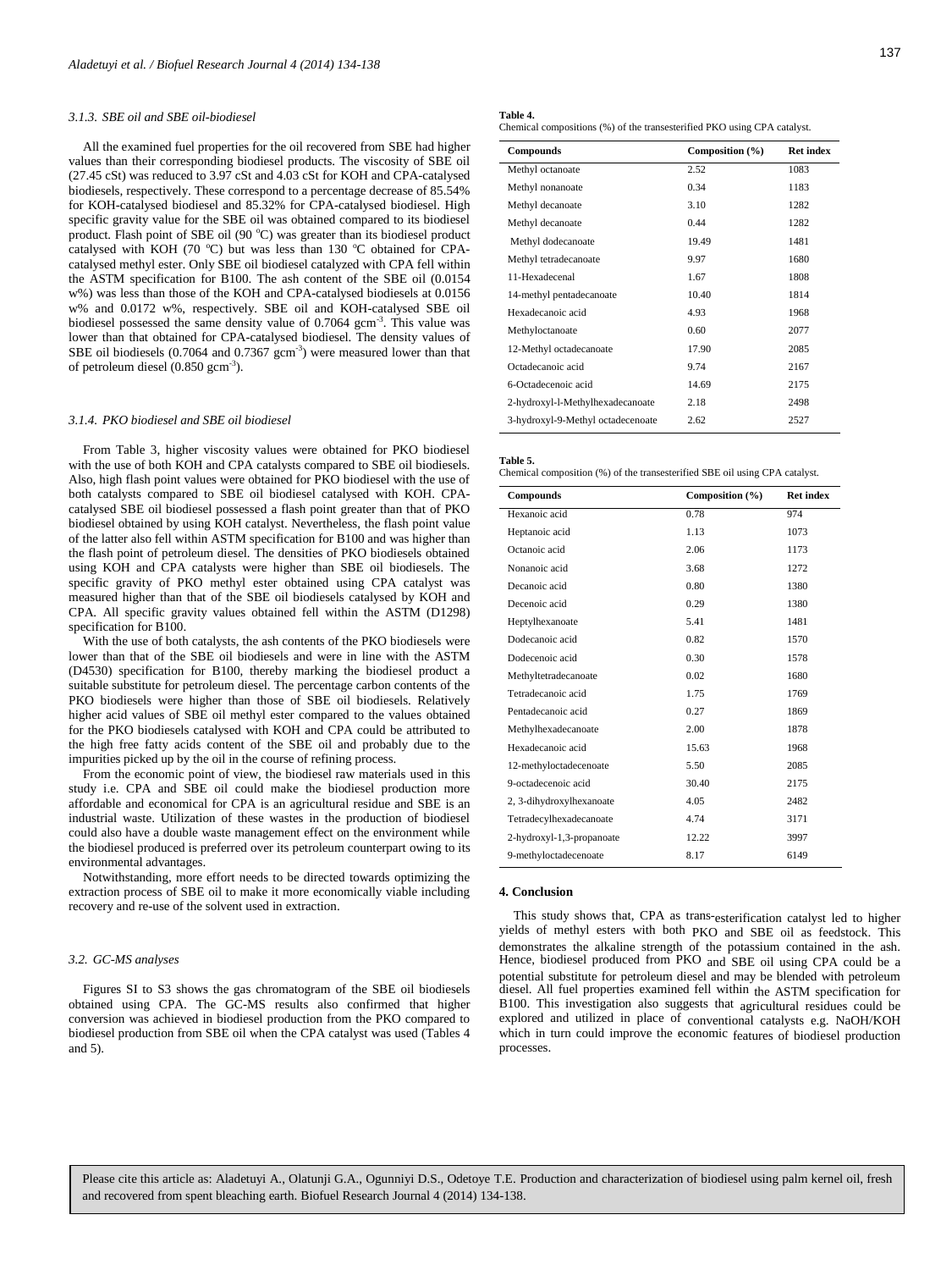#### **References**

- Alamu, O.J., Waheed, M.A., Jekayinfa, S.O., 2007a. Biodiesel Production from Nigerian Palm Kernel Oil: Effect of KOH concentration on yield. Energy Sustain. Dev. 11(3), 77-82.
- Alamu, O.J., Waheed, M.A., Jekayinfa, S.O., 2007b. Alkali-catalysed Laboratory Production and testing of biodiesel fuel from Nigeria Palm Kernel Oil. Agricultural Engineering International. CIGR J. 9, 1–11.
- Atabani, A.E., Silitonga, A.S., Badruddin, I.A., Mahlia, T.M.I., Masjuki, H.H., Mekhilef, S., 2012. A comprehensive review on biodiesel as an alternative energy resource and its characteristics. Renew. Sustain. Energy Rev. 16, 2070.
- Ayeni, L.S., 2011. Effect of Soil and Combined Cocoa pod ash, Poultry Manure and N.P.K 20:10:10 Fertilizer on Soil Organic Carbon Available P and forms of Nitrogen on Alfisols in South Western Nigeria. Int. Res. J. Agric. Sci. 1(2), 77.
- Balat, M., Balat, H., 2010. Progress in biodiesel processing. Appl. Energy. 87(6), 1815.
- Boey, P.L., Gaanty, P.M., Shafida, A.H., 2009. Biodiesel from Adsorbed Waste Oil on Spent Bleaching Clay using CaO as Heterogeneous Catalyst. Eur. J. Sci. Res. 33, 347.
- Huang, Y., Chang, J.I., 2010. Biodiesel production from residual oils recovered from spent bleaching earth. Renew. Energy. 35(1), 269.
- Kaimal, I.N.B., Vigayalakshmi, P., Laximi, A.A., Ramakinga, B., 2002. Process for Simultaneous Conversion of Adsorbed Oil to Alkyl Esters and Regeneration of Commercial Spent Bleaching Earth for Reuse. US Patent, 0115875Al.
- Knothe, G., Gerpen, J.V., Krahl, A., 2005. Introduction to Biodiesel Handbook. American Oil Chemists Society Press, Urbana. II: 1-3.
- Meng, X., Yang, J., Xu, Z., Zhang, L., Nie, Q., Xian, M., 2009. Biodiesel Production from Oleaginous Micro-organisms. Renew. Energy. 34, 1.
- Nursulihatimarsyila, A.W., Cheah, K.Y., Chuah, T.G., Siew, W.L., Choong, T.S.Y., 2010. Deoiling and Regeneration Efficiencies of Spent Bleaching Clay. Am. J. Appl. Sci. 7 (3), 434.
- Ong, J.T.L., 1983. Oil Recovery from Spent Bleaching Earth and Disposal of the extracted Material. J. Am. Oil Chem. Soc. 60, 314.
- Osinowo, F.A., Taiwo, E.O., 2001. Evaluation of Various Agro-wastes for Traditional Black Soap Production. Biores. Technol. 79, (1) 95.
- Shahid, E.M., Jamal, J., 2011. Production of biodiesel: a technical review. Renew. Sustain. Energy Rev. 15(9), 4732.